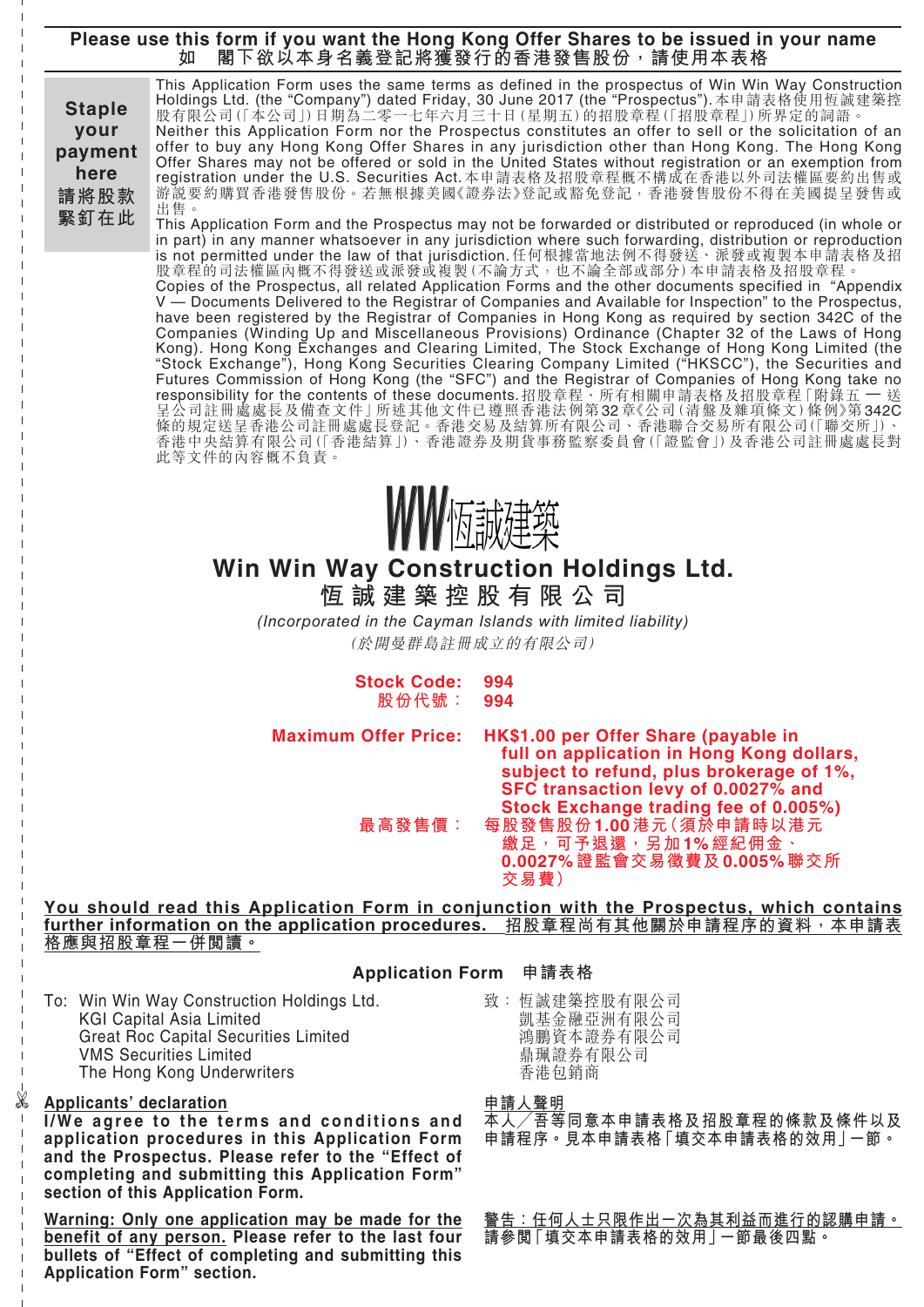| Please use this form if you want the Hong Kong Offer Shares to be issued in your name<br>閣下欲以本身名義登記將獲發行的香港發售股份,請使用本表格<br>如                                                                                                                                                       |                                                                                                                                                                                                |  |  |  |  |
|----------------------------------------------------------------------------------------------------------------------------------------------------------------------------------------------------------------------------------------------------------------------------------|------------------------------------------------------------------------------------------------------------------------------------------------------------------------------------------------|--|--|--|--|
| Signed by (all) applicant(s) (all joint applicants must sign):<br>由 (所有) 申請人簽署 (所有聯名申請人必須簽署) :                                                                                                                                                                                   | For Broker use 此欄供經紀填寫<br>Lodged by 遞交申請的經紀                                                                                                                                                    |  |  |  |  |
|                                                                                                                                                                                                                                                                                  | Broker No. 經紀號碼<br>Broker's Chop 經紀印章                                                                                                                                                          |  |  |  |  |
|                                                                                                                                                                                                                                                                                  |                                                                                                                                                                                                |  |  |  |  |
| Date: 日期: / /                                                                                                                                                                                                                                                                    |                                                                                                                                                                                                |  |  |  |  |
| D日 M月 Y年                                                                                                                                                                                                                                                                         | Cheque/banker's cashier order number                                                                                                                                                           |  |  |  |  |
| Number of Hong Kong Offer Shares applied for<br>(not more than 6,400,000 shares) 申請香港發<br>售股份數目(不超過6,400,000股股份)                                                                                                                                                                 | 支票/銀行本票號碼                                                                                                                                                                                      |  |  |  |  |
|                                                                                                                                                                                                                                                                                  | Name of bank on which cheque/Banker's                                                                                                                                                          |  |  |  |  |
|                                                                                                                                                                                                                                                                                  | cashier order is drawn (see "How to make                                                                                                                                                       |  |  |  |  |
| <b>Total amount</b><br>總額                                                                                                                                                                                                                                                        | your application" section) 兑現支票/銀行<br>本票的銀行名稱(見「申請手續」一節)                                                                                                                                       |  |  |  |  |
| 港元<br>HK\$                                                                                                                                                                                                                                                                       |                                                                                                                                                                                                |  |  |  |  |
| Name in English 英文姓名/名稱                                                                                                                                                                                                                                                          |                                                                                                                                                                                                |  |  |  |  |
| Family name or company name姓氏或公司名稱                                                                                                                                                                                                                                               | Forename(s) 名字                                                                                                                                                                                 |  |  |  |  |
| Name in Chinese 中文姓名/名稱                                                                                                                                                                                                                                                          |                                                                                                                                                                                                |  |  |  |  |
| Family name or company name姓氏或公司名稱                                                                                                                                                                                                                                               | Forename(s) 名字                                                                                                                                                                                 |  |  |  |  |
| <b>Occupation in English</b><br>職業(以英文填寫)                                                                                                                                                                                                                                        | Hong Kong Identity Card No./Passport No./Hong<br>Kong business registration No.* (Please delete as<br>appropriate) 香港身分證號碼/護照號碼/香港商業登<br>記號碼*(請刪除不適用者)                                         |  |  |  |  |
|                                                                                                                                                                                                                                                                                  |                                                                                                                                                                                                |  |  |  |  |
| Names of all other joint applicants in English (if any)<br>所有其他聯名申請人的英文姓名/名稱(如有)                                                                                                                                                                                                 | Hong Kong Identity Card No./Passport No./Hong Kong<br>Business Registration No. of all other joint applicants*<br>(Please delete as appropriate) 所有其他聯名申請人的香港身分                                |  |  |  |  |
| (1)                                                                                                                                                                                                                                                                              | 證號碼/護照號碼/香港商業登記號碼*(請刪除不適用者)                                                                                                                                                                    |  |  |  |  |
| (2)                                                                                                                                                                                                                                                                              | (1)                                                                                                                                                                                            |  |  |  |  |
|                                                                                                                                                                                                                                                                                  | (2)                                                                                                                                                                                            |  |  |  |  |
| (3)                                                                                                                                                                                                                                                                              | (3)                                                                                                                                                                                            |  |  |  |  |
|                                                                                                                                                                                                                                                                                  | Hong Kong address in English and telephone no. (joint applicants should give the address and the telephone number<br>of first-named applicant only) 香港地址(以英文填寫)及電話號碼(聯名申請人只須填寫排名首位申請人的地址及電話號碼) |  |  |  |  |
|                                                                                                                                                                                                                                                                                  |                                                                                                                                                                                                |  |  |  |  |
|                                                                                                                                                                                                                                                                                  |                                                                                                                                                                                                |  |  |  |  |
|                                                                                                                                                                                                                                                                                  | 電話號碼<br>Telephone No.                                                                                                                                                                          |  |  |  |  |
| For Nominees: You will be treated as applying for your<br>own benefit if you do not complete this section. Please<br>provide an account number or identification code for<br>each (joint) beneficial owner. 由代名人遞交:代名人若<br>不填寫本節,是項認購申請將視作為,閣下利益提出。請填<br>寫每名(聯名)實益擁有人的賬戶號碼或識別編碼。 |                                                                                                                                                                                                |  |  |  |  |
|                                                                                                                                                                                                                                                                                  |                                                                                                                                                                                                |  |  |  |  |
| ADDRESS LABEL 地址標貼(Your name(s) and<br>address in Hong Kong in BLOCK letters 請用英文正楷<br>填寫姓名/名稱及香港地址)                                                                                                                                                                             |                                                                                                                                                                                                |  |  |  |  |
|                                                                                                                                                                                                                                                                                  |                                                                                                                                                                                                |  |  |  |  |
|                                                                                                                                                                                                                                                                                  |                                                                                                                                                                                                |  |  |  |  |
|                                                                                                                                                                                                                                                                                  |                                                                                                                                                                                                |  |  |  |  |
|                                                                                                                                                                                                                                                                                  |                                                                                                                                                                                                |  |  |  |  |
| For Internal use 此欄供內部使用                                                                                                                                                                                                                                                         |                                                                                                                                                                                                |  |  |  |  |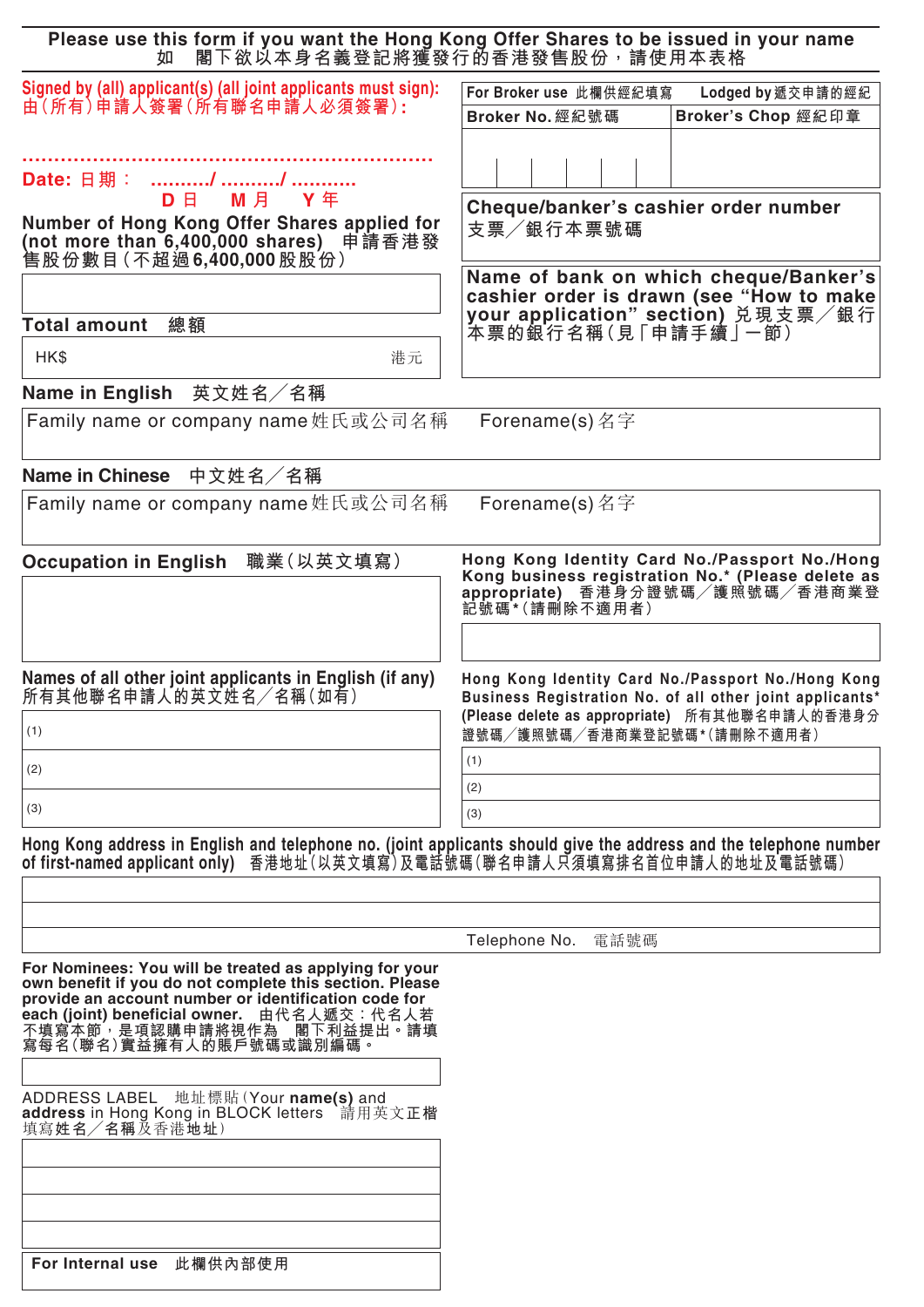#### Please use this form if you want the Hong Kong Offer Shares to be issued in your name<br>如 閣下欲以本身名義登記將獲發行的香港發售股份<sup>,</sup>請使用本表格 **如 閣下欲以本身名義登記將獲發行的香港發售股份,請使用本表格**

\* (1) An individual must provide his Hong Kong Identity Card number or, if he does not hold a Hong Kong Identity Card, his passport number. A body corporate must provide its Hong Kong business registration number. Each joint applicant must provide its or his relevant number. The Hong Kong Identity Card number(s)/passport number(s)/Hong Kong business registration number(s) will be transferred to a third party for checking the Application Form's validity. 個別人士 須填寫其香港身分證號碼或(如非香港身分證持有人)護照號碼。法人團體須填寫其香港商業登記號碼。 每名聯名申請人均須提供其相關號碼。該等香港身分證號碼/護照號碼/香港商業登記號碼將轉交第 三方以核實申請表格的有效性。

(2) Part of the Hong Kong Identity Card number/passport number of you or, for joint applicants, the first-named applicant may be printed on your refund cheque (if any). Your banker may require verification of your Hong Kong Identity Card number/passport number before you can cash your refund cheque. 日後如需退回申請股款,退款支票上或會印有 閣下或(如屬聯名申請人)排名首位申 請人的香港身分證號碼/護照號碼的一部分。銀行兑現退款支票前或會要求查證 閣下的香港身分證 號碼╱護照號碼。

(3) If an application is made by an unlisted company and:

- the principal business of that company is dealing in securities; and
- you exercise statutory control over that company,

then the application will be treated as being made for your benefit.

倘若申請人是一家非上市公司,而:

- 該公司主要從事證券買賣業務;及
- 閣下對該公司可行使法定控制權,

是項申請將視作為 閣下的利益提出。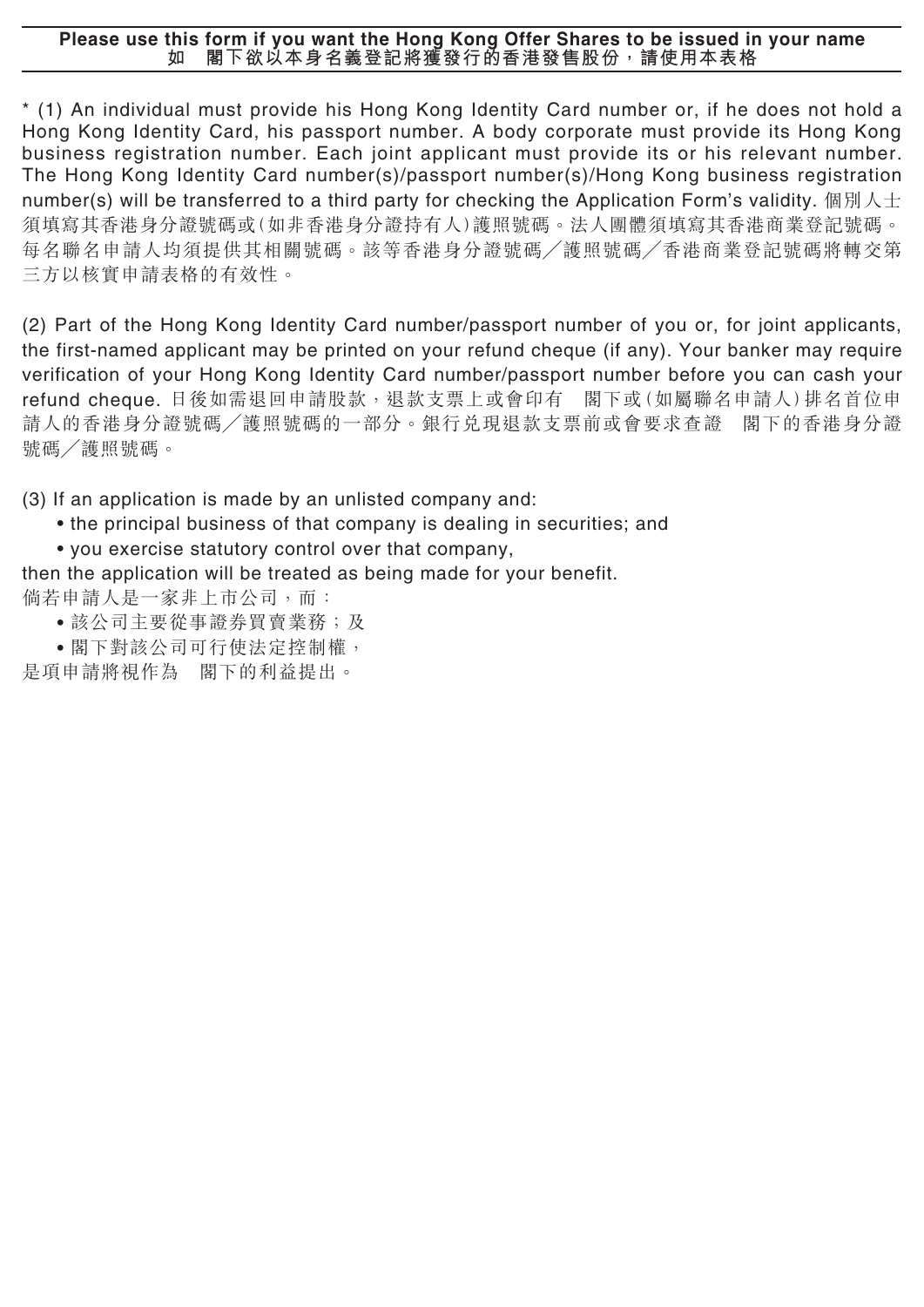This page is intentionally left blank 此乃白頁 特意留空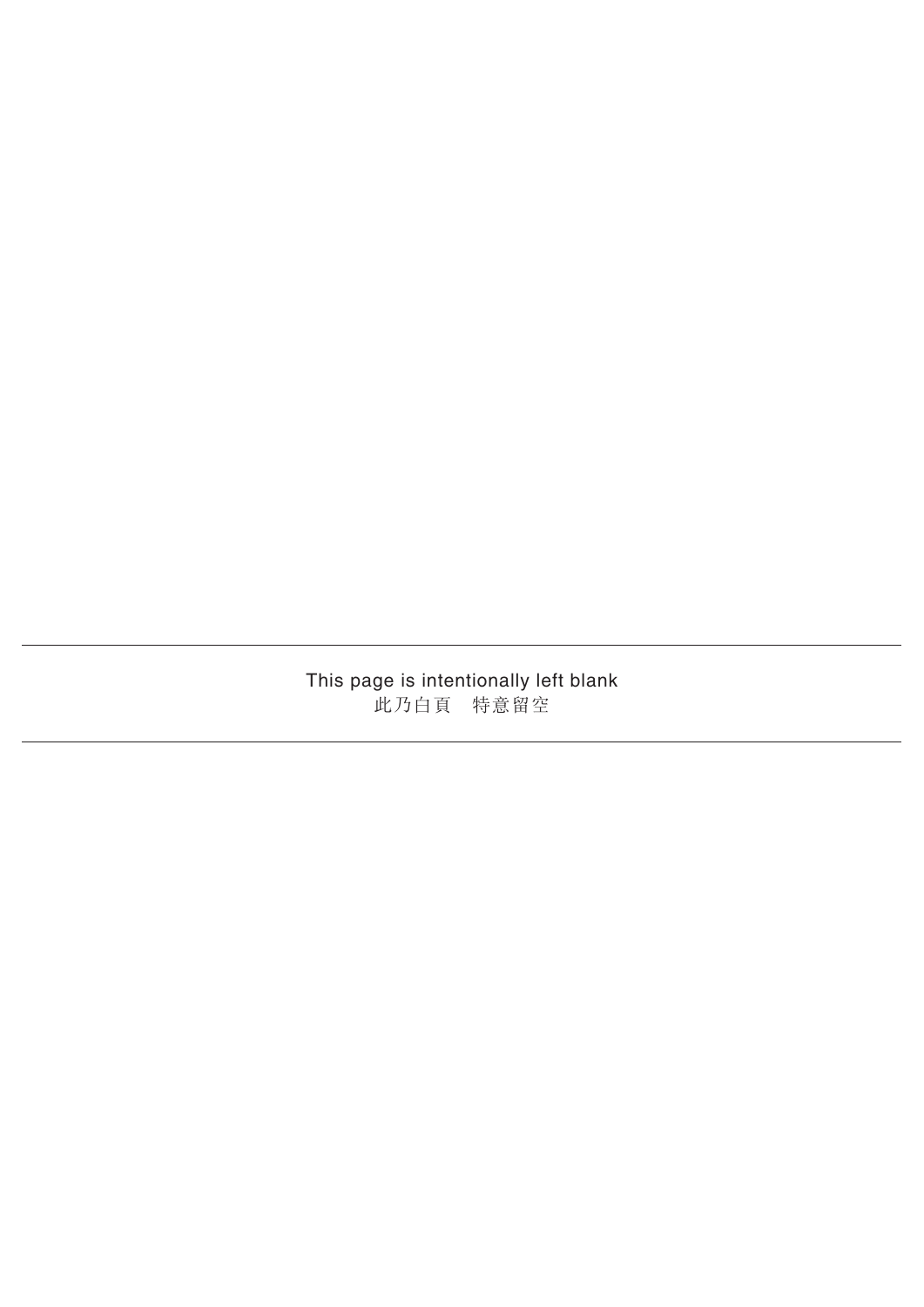## **How to make your application**

1. Use the table below to calculate how much you must pay. Your application must be for a minimum of 4,000 Hong Kong Offer Shares and in one of the numbers set out in the table, or your application will be rejected.

| NUMBER OF SHARES THAT MAY BE APPLIED FOR AND PAYMENTS |                      |                            |                      |                            |                      |                            |                                 |
|-------------------------------------------------------|----------------------|----------------------------|----------------------|----------------------------|----------------------|----------------------------|---------------------------------|
| No. of<br><b>Hong Kong</b>                            | Amount<br>payable on | No. of<br><b>Hong Kong</b> | Amount<br>payable on | No. of<br><b>Hong Kong</b> | Amount<br>payable on | No. of<br><b>Hong Kong</b> | Amount<br>payable on            |
| <b>Offer Shares</b>                                   | application          | <b>Offer Shares</b>        | application          | <b>Offer Shares</b>        | application          | <b>Offer Shares</b>        | application                     |
| applied for                                           | HK\$                 | applied for                | HK\$                 | applied for                | HK\$                 | applied for                | HK\$                            |
| 4,000                                                 | 4,040.31             | 60,000                     | 60,604.62            | 500,000                    | 505,038.50           | 5,000,000                  | 5,050,385.00                    |
| 8,000                                                 | 8,080.62             | 80,000                     | 80,806.16            | 600,000                    | 606,046.20           | 6,000,000                  | 6,060,462.00                    |
| 12,000                                                | 12,120.92            | 100,000                    | 101,007.70           | 800,000                    | 808,061.60           | 6,400,000(1)               | 6,464,492.80                    |
| 16,000                                                | 16,161.23            | 120,000                    | 121,209.24           | 1,000,000                  | 1,010,077.00         |                            |                                 |
| 20,000                                                | 20,201.54            | 140,000                    | 141,410.78           | 1,200,000                  | 1,212,092.40         |                            |                                 |
| 24,000                                                | 24,241.85            | 160,000                    | 161,612.32           | 1,400,000                  | 1,414,107.80         |                            |                                 |
| 28,000                                                | 28,282.16            | 180,000                    | 181,813.86           | 1,600,000                  | 1,616,123.20         |                            |                                 |
| 32,000                                                | 32,322.46            | 200,000                    | 202,015.40           | 2,000,000                  | 2,020,154.00         |                            |                                 |
| 36,000                                                | 36,362.77            | 300,000                    | 303,023.10           | 3,000,000                  | 3,030,231.00         | (1)                        | Maximum number of Hong Kong     |
| 40,000                                                | 40,403.08            | 400,000                    | 404,030.80           | 4,000,000                  | 4,040,308.00         |                            | Offer Shares you may apply for. |

- 2. Complete the form in English and sign it. Only written signatures will be accepted (and not by way of personal chop).
- 3. Staple your cheque or banker's cashier order to the form. Each application for the Hong Kong Offer Shares must be accompanied by either one separate cheque or one separate banker's cashier order. Your application will be rejected if your cheque or banker's cashier order does not meet all the following requirements:

| The cheque must:                                                                                                                                                                                                                                                                                                                                                                          | <b>Banker's cashier order must:</b> |                                                                                                                                                                                                                                                                                                                                                            |  |  |
|-------------------------------------------------------------------------------------------------------------------------------------------------------------------------------------------------------------------------------------------------------------------------------------------------------------------------------------------------------------------------------------------|-------------------------------------|------------------------------------------------------------------------------------------------------------------------------------------------------------------------------------------------------------------------------------------------------------------------------------------------------------------------------------------------------------|--|--|
| be in Hong Kong dollars;<br>not be post-dated;<br><b>WAY CONSTRUCTION PUBLIC OFFER";</b><br>be crossed "Account Payee Only";                                                                                                                                                                                                                                                              |                                     | be made payable to "BANK OF CHINA (HONG KONG) NOMINEES LIMITED - WIN WIN                                                                                                                                                                                                                                                                                   |  |  |
| be drawn on your Hong Kong dollar bank<br>account in Hong Kong; and<br>show your account name, which must<br>either be pre-printed on the cheque, or<br>be endorsed on the back by a person<br>authorised by the bank. This account name<br>must correspond with your name. If it is a<br>joint application, the account name must<br>be the same as the first-named applicant's<br>name. |                                     | be issued by a licensed bank in Hong<br>Kong, and have your name certified on the<br>back by a person authorised by the bank.<br>The name on the banker's cashier order<br>must correspond with your name. If it is<br>a joint application, the name on the back<br>of the banker's cashier order must be the<br>same as the first-named applicant's name. |  |  |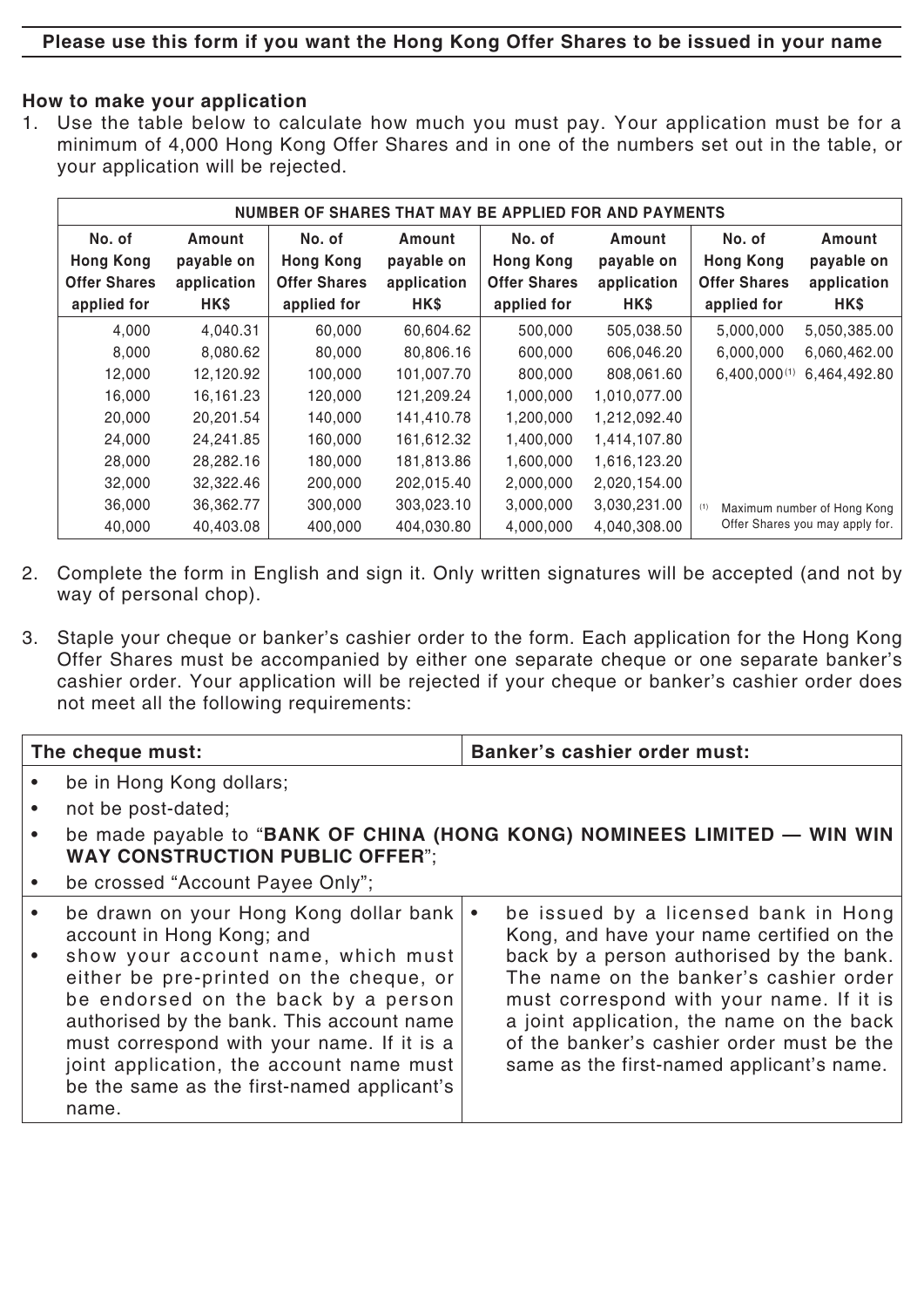## **Please use this form if you want the Hong Kong Offer Shares to be issued in your name**

4. Tear off the Application Form, fold it once and lodge your completed Application Form (with cheque or banker's cashier order attached) to one of the collection boxes at any of the following branches of Bank of China (Hong Kong) Limited:

| <b>District</b>         | <b>Branch name</b>                | <b>Address</b>                                                                          |  |
|-------------------------|-----------------------------------|-----------------------------------------------------------------------------------------|--|
| <b>Hong Kong Island</b> | <b>Bank of China Tower Branch</b> | 3/F, 1 Garden Road                                                                      |  |
|                         | Sheung Wan Branch                 | Shop $1-4$ , $G/F$ ,<br>Tung Hip Commercial Building,<br>244-248 Des Voeux Road Central |  |
| Kowloon                 | <b>Waterloo Road Branch</b>       | Shop A2, Man Kee Mansion<br>86 Waterloo Road, Kowloon                                   |  |
|                         | Whampoa Garden Branch             | Shop G8B, Site 1<br>Whampoa Garden<br>Hung Hom                                          |  |
| <b>New Territories</b>  | Tseung Kwan O Plaza Branch        | Shop 112-125, Level 1,<br>Tseung Kwan O Plaza,<br>Tseung Kwan O                         |  |
|                         | Tuen Mun San Hui Branch           | G13-G14 Eldo Court,<br>Heung Sze Wui Road, Tuen Mun                                     |  |

5. Your Application Form can be lodged at these times:

| Friday, 30 June 2017   | $\overline{\phantom{m}}$ | 9:00 a.m. to 5:00 p.m.     |
|------------------------|--------------------------|----------------------------|
| Monday, 3 July 2017    | $\overline{\phantom{m}}$ | $9:00$ a.m. to $5:00$ p.m. |
| Tuesday, 4 July 2017   | $\overline{\phantom{a}}$ | $9:00$ a.m. to $5:00$ p.m. |
| Wednesday, 5 July 2017 | $\overline{\phantom{0}}$ | 9:00 a.m. to 12:00 noon    |

6. The latest time for lodging your application is 12:00 noon on Wednesday, 5 July 2017. The application lists will be open between 11:45 a.m. and 12:00 noon on that day, subject only to the weather conditions, as described in the section "How to Apply for the Hong Kong Offer Shares — 10. Effect of Bad Weather on the Opening of the Application Lists" in the Prospectus.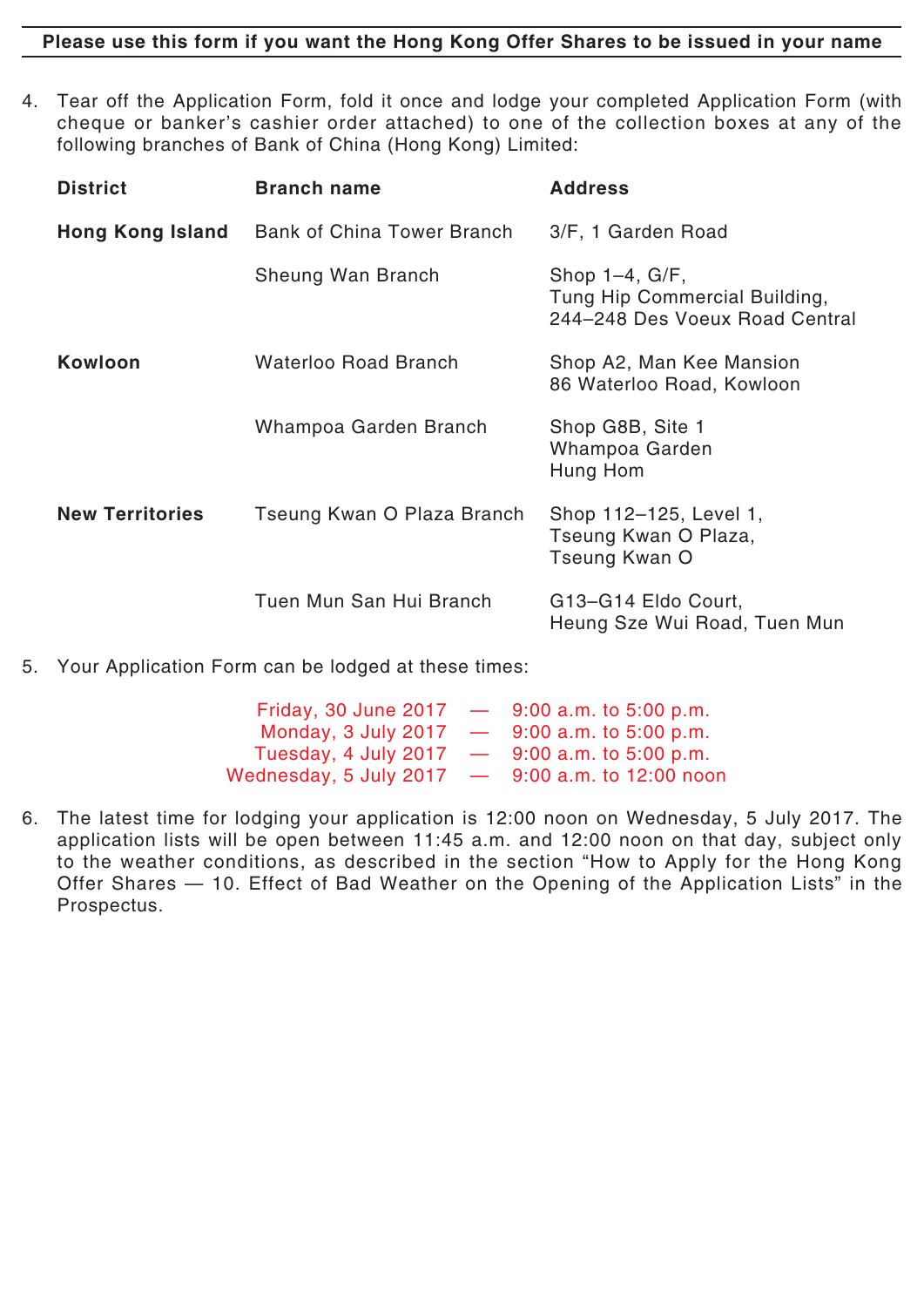**如 閣下欲以本身名義登記將獲發行的香港發售股份,請使用本表格**

#### **申請手續**

1. 使用下表計算 閣下應付的款項。 閣下申請認購的股數須至少為 4,000 股香港發售股份,並為下 表所列的其中一個數目,否則恕不受理。

| 可供申請認購股份數目及應繳款項 |           |         |            |           |              |              |               |
|-----------------|-----------|---------|------------|-----------|--------------|--------------|---------------|
| 申請認購的           | 申請時       | 申請認購的   | 申請時        | 申請認購的     | 申請時          | 申請認購的        | 申請時           |
| 香港發售            | 應繳款項      | 香港發售    | 應繳款項       | 香港發售      | 應繳款項         | 香港發售         | 應繳款項          |
| 股份數目            | 港元        | 股份數目    | 港元         | 股份數目      | 港元           | 股份數目         | 港元            |
| 4,000           | 4,040.31  | 60,000  | 60,604.62  | 500,000   | 505,038.50   | 5,000,000    | 5,050,385.00  |
| 8,000           | 8,080.62  | 80,000  | 80,806.16  | 600,000   | 606,046.20   | 6,000,000    | 6,060,462.00  |
| 12,000          | 12,120.92 | 100,000 | 101,007.70 | 800,000   | 808,061.60   | 6,400,000(1) | 6,464,492.80  |
| 16,000          | 16,161.23 | 120,000 | 121,209.24 | 1,000,000 | 1,010,077.00 |              |               |
| 20,000          | 20,201.54 | 140,000 | 141,410.78 | 1,200,000 | 1,212,092.40 |              |               |
| 24,000          | 24,241.85 | 160,000 | 161,612.32 | 1,400,000 | 1,414,107.80 |              |               |
| 28,000          | 28,282.16 | 180,000 | 181,813.86 | 1,600,000 | 1,616,123.20 |              |               |
| 32,000          | 32,322.46 | 200,000 | 202,015.40 | 2,000,000 | 2,020,154.00 |              |               |
| 36,000          | 36.362.77 | 300,000 | 303,023.10 | 3,000,000 | 3,030,231.00 | (1)          | 閣下可申請認購的香港發售股 |
| 40,000          | 40,403.08 | 400,000 | 404,030.80 | 4,000,000 | 4,040,308.00 | 份最高數目。       |               |

- 2. 以英文填妥及簽署申請表格。只接納親筆簽名(不得以個人印章代替)。
- 3. 閣下須將支票或銀行本票釘於表格上。每份香港發售股份申請須附一張獨立開出支票或一張獨立 開出銀行本票。支票或銀行本票必須符合以下所有規定,否則有關的認購申請不獲接納:

|           | 支票必須:                               |           | 銀行本票必須:             |
|-----------|-------------------------------------|-----------|---------------------|
|           | 為港元;                                |           |                     |
| $\bullet$ | 不得為期票;                              |           |                     |
|           | 註明抬頭人為「中國銀行(香港)代理人有限公司 — 恆誠建築公開發售」; |           |                     |
|           | 劃線註明 「只准入抬頭人賬戶」;                    |           |                     |
|           | 閣下在香港的港元銀行賬戶中開出;及<br>從              | $\bullet$ | 須由香港持牌銀行開出,並由有關銀行授  |
|           | 顯示 閣下的賬戶名稱,而該賬戶名稱必須                 |           | 權的人士在銀行本票背面簽署核證 閣下  |
|           | 已預印在支票上,或由有關銀行授權的人                  |           | 姓名/名稱。銀行本票所示姓名/名稱須  |
|           | 士在支票背書。賬戶名稱必須與 閣下姓                  |           | 與 閣下姓名/名稱相同。如屬聯名申請, |
|           | 名/名稱相同。如屬聯名申請,賬戶名稱必                 |           | 銀行本票背面所示姓名/名稱必須與排名首 |
|           | 須與排名首位申請人的姓名/名稱相同。                  |           | 位申請人的姓名/名稱相同。       |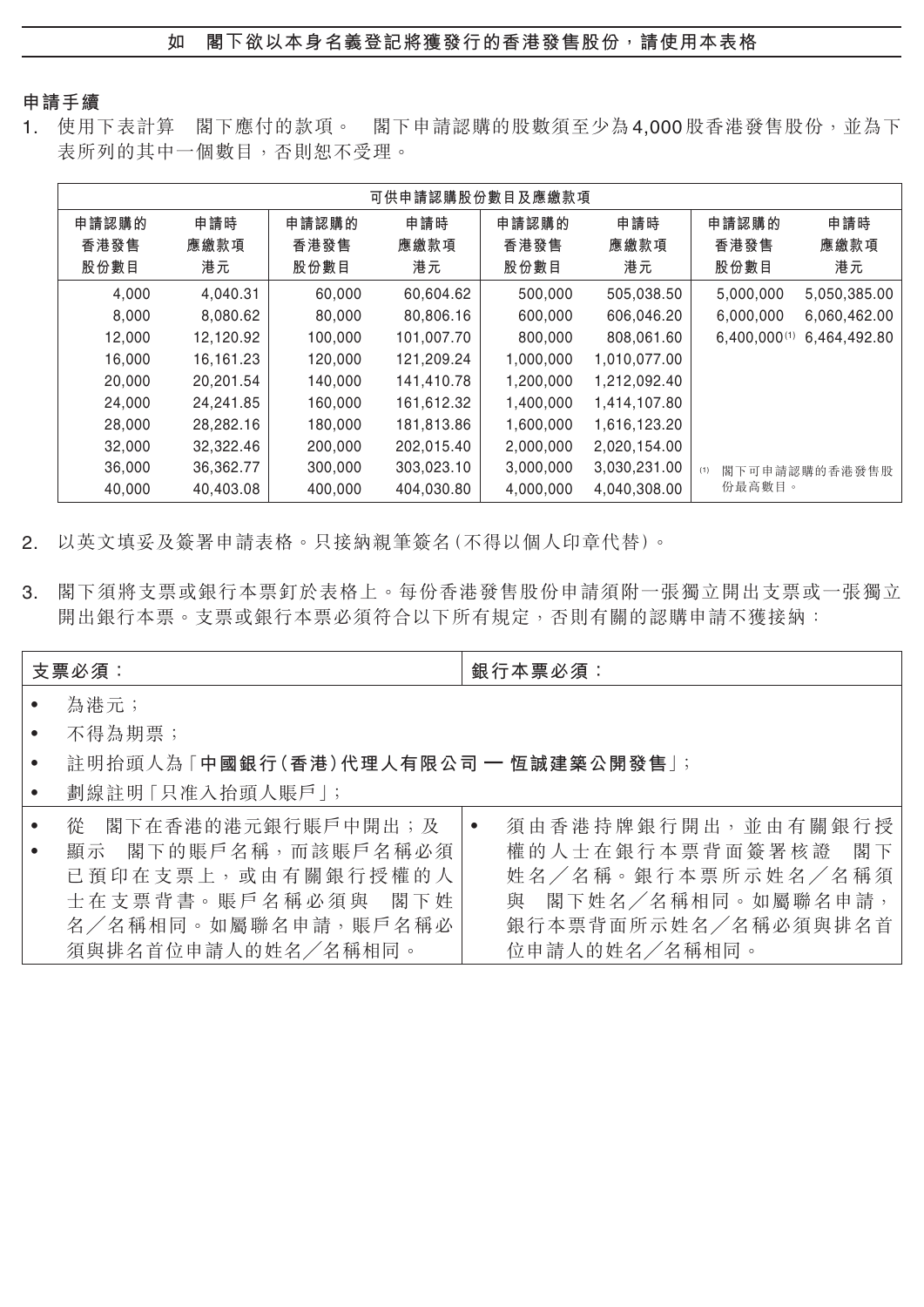#### **如 閣下欲以本身名義登記將獲發行的香港發售股份,請使用本表格**

- 4. 請撕下申請表格,對摺一次,然後將填妥的申請表格(連同支票或銀行本票)投入中國銀行(香港) 有限公司下列任何一家分行特設的收集箱:
	- **地區 分行名稱 地址 港島區** 中銀大廈分行 花園道 1 號 3 樓 上環分行 有关系 德輔道中 244-248 號東協商業大廈地下 1-4 號舖 九龍區 窩打老道分行 九龍窩打老道 86 號萬基大廈 A2 舖 黃埔花園分行 紅磡黃埔花園第一期商場 G8B 號 新界區 將軍澳廣場分行 將軍澳將軍澳廣場 L1 層 112-125 號 屯門新墟分行 屯門鄉事會路雅都花園商場 G13–14 號
- 5. 閣下可於下列時間遞交申請表格:

二零一七年六月三十日(星期五) — 上午九時正至下午五時正 二零一七年七月三日(星期一) — 上午九時正至下午五時正 二零一七年七月四日(星期二) — 上午九時正至下午五時正 二零一七年七月五日(星期三) — 上午九時正至中午十二時正

6. 截止遞交申請的時間為二零一七年七月五日(星期三)中午十二時正。本公司將於當日上午十一時 四十五分至中午十二時正期間登記認購申請,唯一會影響此時間的變化因素為當日的天氣情況(詳 見招股章程「如何申請香港發售股份 — 10. 惡劣天氣對辦理申請登記的影響」一節)。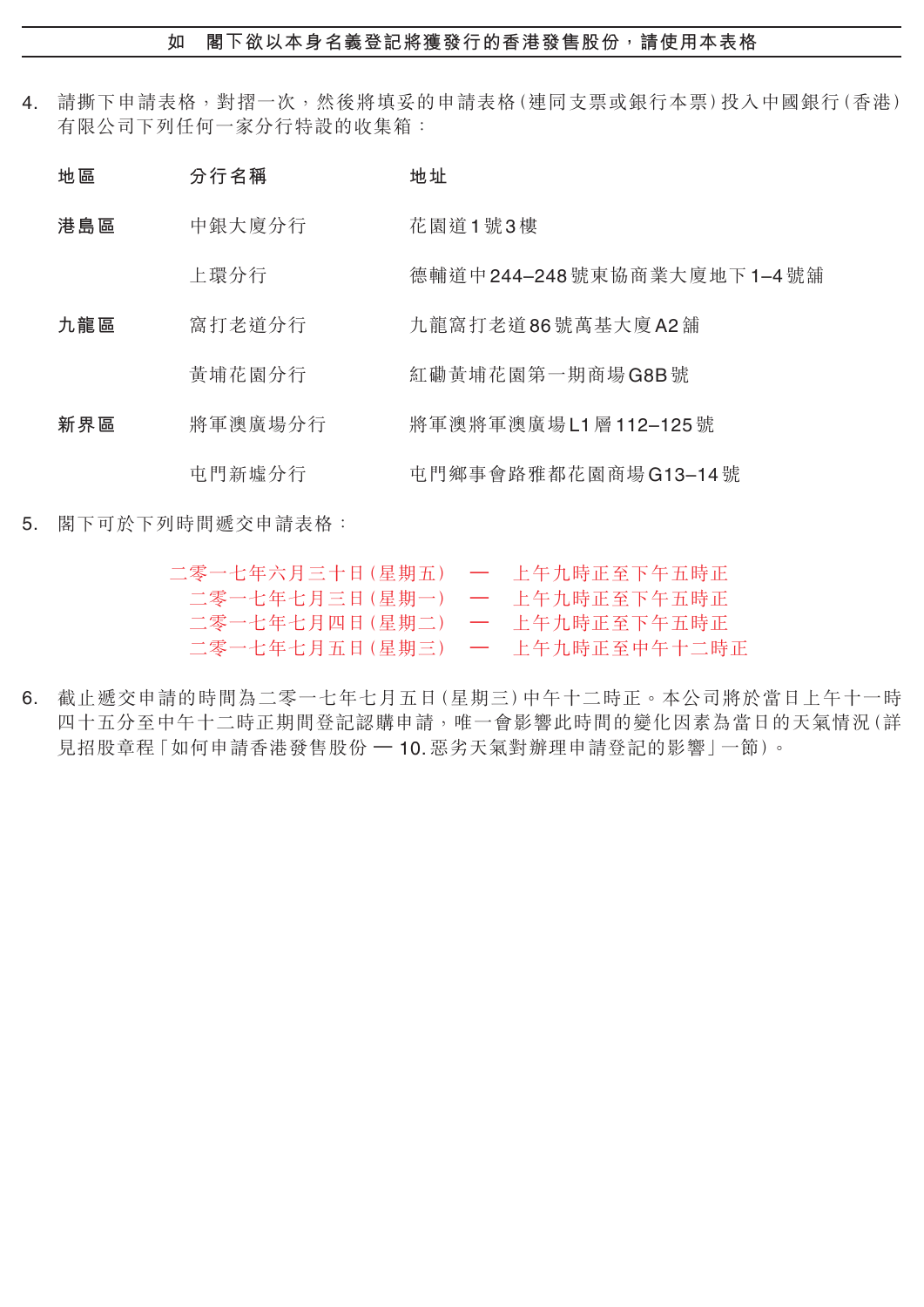# **Please use this form if you want the Hong Kong Offer Shares to be issued in your name**



# **Win Win Way Construction Holdings Ltd.**

**恆 誠 建 築 控 股 有 限 公 司**

*(Incorporated in the Cayman Islands with limited liability)*

## **GLOBAL OFFERING**

#### **Conditions of your application**

#### **A. Who can apply**

- 1. You and any person(s) for whose benefit you are applying must be 18 years of age or older and must have a Hong Kong address.
- 2. If you are a firm, the application must be in the individual members' names.
- 3. The number of joint applicants may not exceed 4.
- 4. If you are a body corporate, the application must be signed by a duly authorised officer, who must state his representative capacity, and stamped with your corporation's chop.
- 5. You must be outside the United States, not be a United States Person (as defined in Regulation S) and not be a legal or natural person of the PRC.
- 6. Unless permitted by the Listing Rules, you cannot apply for any Hong Kong Offer Shares if you are:
	- an existing beneficial owner of Shares in the Company and/or any of its subsidiaries;
	- a Director or chief executive officer of the Company and/ or any of its subsidiaries;
	- a connected person of the Company or will become a connected person of the Company immediately upon completion of the Global Offering;
	- an associate of any of the above; or
	- have been allocated or have applied for or indicated an interest in any International Offer Shares or otherwise participate in the International Offer.

#### **B. If you are a nominee**

You, as a nominee, may make more than one application for the Hong Kong Offer Shares by: (i) giving **electronic application instructions** to HKSCC via Central Clearing and Settlement System ("CCASS") (if you are a CCASS Participant); or (ii) using a **WHITE** or **YELLOW** Application Form, and lodge more than one application in your own name on behalf of different beneficial owners.

#### **C. Effect of completing and submitting this Application Form**

By completing and submitting this Application Form, you (and if you are joint applicants, each of you jointly and severally) for yourself or as an agent or a nominee on behalf of each person for whom you act:

- undertake to execute all relevant documents and instruct and authorise the Company and/or the Sole Global Coordinator (or their agents or nominees), as agents of the Company, to execute any documents for you and to do on your behalf all things necessary to register any Hong Kong Offer Shares allocated to you in your name as required by the Articles of Association;
- agree to comply with the Companies Ordinance, the Companies (Winding Up and Miscellaneous Provisions) Ordinance and the Articles of Association;
- confirm that you have read the terms and conditions and application procedures set out in the Prospectus and in this Application Form and agree to be bound by them;
- confirm that you have received and read the Prospectus and have only relied on the information and representations contained in the Prospectus in making your application and will not rely on any other information or representations except those in any supplement to the Prospectus;
- confirm that you are aware of the restrictions on the Global Offering in the Prospectus;
- agree that none of the Company, the Sole Global Coordinator, the Sole Sponsor, the Underwriters, their respective directors, officers, employees, partners, agents, advisers and any other parties involved in the Global Offering is or will be liable for any information and representations not in the Prospectus (and any supplement to it);
- undertake and confirm that you or the person(s) for whose benefit you have made the application have not applied for or taken up, or indicated an interest for, and will not apply for or take up, or indicate an interest for, any Offer Shares under the International Offer nor participated in the International Offer;
- agree to disclose to the Company, our Hong Kong Share Branch Registrar, the receiving bank, the Sole Global Coordinator, the Sole Sponsor, the Underwriters and/or their respective advisers and agents any personal data which they may require about you and the person(s) for whose benefit you have made the application;
- if the laws of any place outside Hong Kong apply to your application, agree and warrant that you have complied with all such laws and none of the Company, the Sole Global Coordinator, the Sole Sponsor and the Underwriters nor any of their respective officers or advisers will breach any law outside Hong Kong as a result of the acceptance of your offer to purchase, or any action arising from your rights and obligations under the terms and conditions contained in the Prospectus and this Application Form;
- agree that once your application has been accepted, you may not rescind it because of an innocent misrepresentation;
- agree that your application will be governed by the laws of Hong Kong;
- represent, warrant and undertake that (i) you understand that the Hong Kong Offer Shares have not been and will not be registered under the U.S. Securities Act; and (ii) you and any person for whose benefit you are applying for the Hong Kong Offer Shares are outside the United States (as defined in Regulation S) or are a person described in paragraph (h)(3) of Rule 902 of Regulation S;
- warrant that the information you have provided is true and accurate;
- agree to accept the Hong Kong Offer Shares applied for, or any lesser number allocated to you under the application;
- authorise the Company to place your name(s) on the Company's register of members as the holder(s) of any Hong Kong Offer Shares allocated to you, and the Company and/ or its agents to send any share certificate(s) and/or any refund cheque(s) to you or the first-named applicant for joint application by ordinary post at your own risk to the address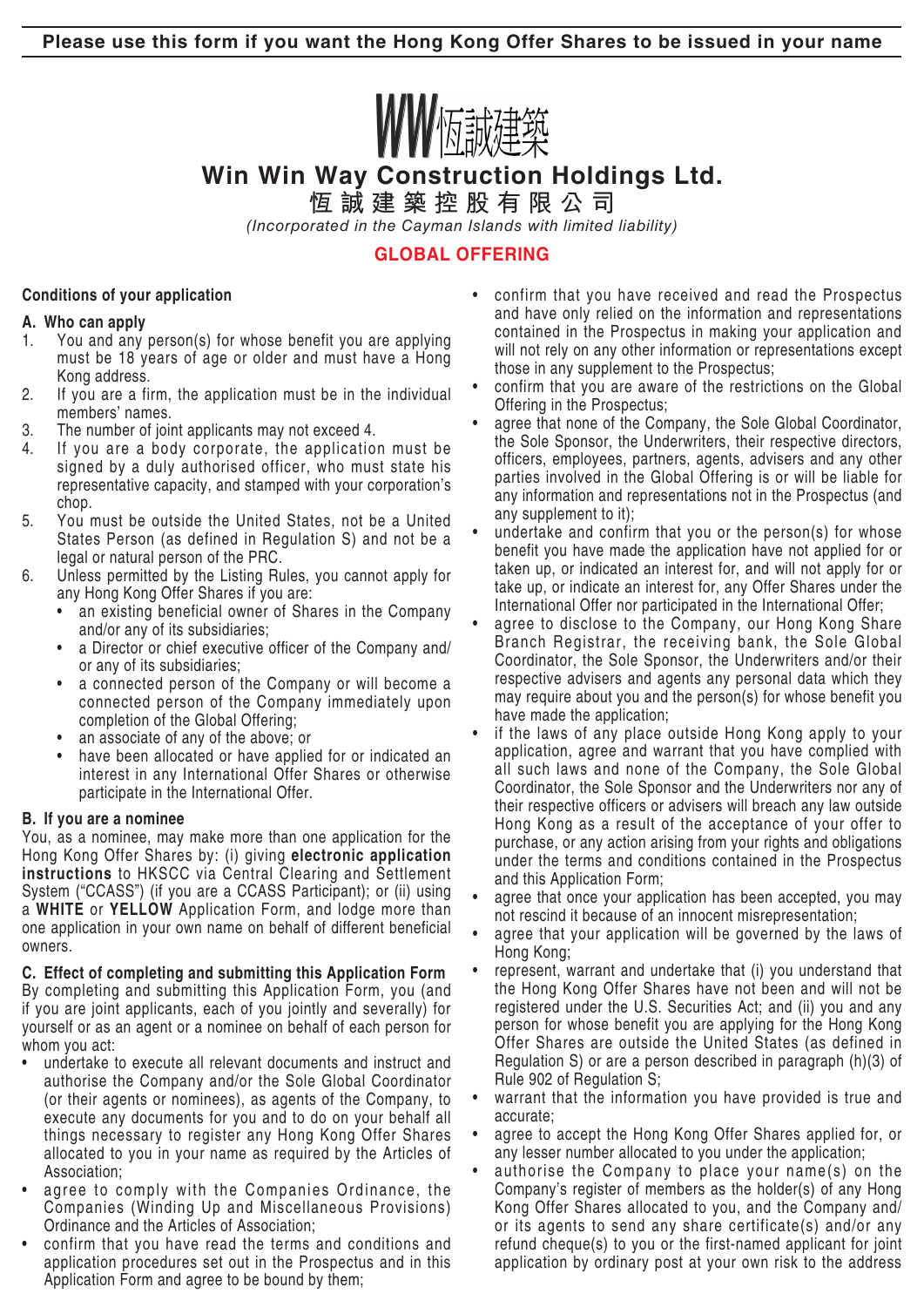stated on the application, unless you have fulfilled the criteria mentioned in "Personal Collection" section in the Prospectus to collect the share certificate(s) and/or refund cheque(s) in person;

- declare and represent that this is the only application made and the only application intended by me/us to be made to benefit me/us or the person for whose benefit I am/we are applying;
- understand that the Company and the Sole Global Coordinator will rely on your declarations and representations in deciding whether or not to make any allotment of any of the Hong Kong Offer Shares to you and that you may be prosecuted for making a false declaration;
- (if the application is made for your own benefit) warrant that no other application has been or will be made for your benefit on a **WHITE** or **YELLOW** Application Form or by giving **electronic application instructions** to HKSCC or to the eWhite Form Service Provider by you or by any one as your agent or by any other person; and
- (if you are making the application as an agent for the benefit of another person) warrant that (i) no other application has been or will be made by you as agent for or for the benefit of that person or by that person or by any other person as agent for that person on a **WHITE** or **YELLOW** Application Form or by giving **electronic application instructions** to HKSCC and (ii) you have due authority to sign the Application Form or give **electronic application instructions** on behalf of that other person as their agent.

#### **D. Power of attorney**

If your application is made through an authorised attorney, the Company and the Sole Global Coordinator may accept or reject your application at their discretion, and on any conditions they think fit, including evidence of the attorney's authority.

#### **Determination of Offer Price and Allocation of Hong Kong Offer Shares**

The Offer Price is expected to be fixed on or around Friday, 7 July 2017. Applicants are required to pay the maximum Offer Price of HK\$1.00 for each Hong Kong Offer Share together with 1% brokerage, 0.0027% SFC transaction levy and 0.005% Stock Exchange trading fee. If the Offer Price is not agreed between the Company, and the Sole Global Coordinator (for themselves and on behalf of the Underwriters) on or before Thursday, 13 July 2017, the Global Offering will not proceed and will lapse.

Applications for Hong Kong Offer Shares will not be processed and no allotment of any Hong Kong Offer Shares will be made until the application lists close.

The Company expects to announce the fixed Offer Price, the indication of the level of interest in the International Offer, the level of applications under the Hong Kong Public Offer and the basis of allocation of the Hong Kong Public Offer on Friday, 14 July 2017 in the South China Morning Post (in English), the Hong Kong Economic Times (in Chinese), the Stock Exchange's website at **www.hkexnews.hk** and the Company's website at **www.winwinway.com.hk**. Results of allocations in the Hong Kong Public Offering, and the Hong Kong Identity Card/passport/ Hong Kong business registration numbers of successful applicants (where applicable) will be available on the above websites.

#### **If your application for Hong Kong Offer Shares is successful (in whole or in part)**

If you apply for 1,000,000 or more Hong Kong Offer Shares and have provided all information required in this Application Form, you may collect your refund cheque(s) and/or share certificate(s) from the Hong Kong Branch Share Registrar, Boardroom Share Registrars (HK) Limited at 31/F, 148 Electric Road, North Point, Hong Kong, from 9:00 a.m. to 1:00 p.m. on Friday, 14 July 2017 or such other date as notified by us in the newspapers.

If you are an individual who is eligible for personal collection, you must not authorise any other person to collect for you. If you are a corporate applicant which is eligible for personal collection, your authorised representative must bear a letter of authorisation from your corporation stamped with your corporation's chop. Both individuals and authorised representatives must produce, at the time of collection, evidence of identity acceptable to the Hong Kong Branch Share Registrar.

If you do not collect your refund cheque(s) and/or share certificate(s) personally within the time period specified for collection, they will be dispatched promptly to the address as specified on this Application Form by ordinary post at your own risk.

If you apply for less than 1,000,000 Hong Kong Offer Shares, your refund cheque(s) and/or share certificate(s) will be sent to the address on the relevant Application Form on Friday, 14 July 2017, by ordinary post and at your own risk.

#### **Refund of your money**

If you do not receive any Hong Kong Offer Shares or if your application is accepted in part only or if the conditions of the Hong Kong Public Offer are not fulfilled in accordance with the section "Structure of the Global Offering — Conditions of the Global Offering" in the Prospectus or if your application is revoked, the Company will refund to you your application monies (including the related 1% brokerage, 0.0027% SFC transaction levy and 0.005% Stock Exchange trading fee) without interest. If the Offer Price is less than the maximum Offer Price, the Company will refund to you the surplus application monies (including the related 1% brokerage, 0.0027% SFC transaction levy and 0.005% Stock Exchange trading fee) without interest.

The refund procedures are stated in the section "How to Apply for Hong Kong Offer Shares — 14. Despatch/Collection of Share Certificates and Refund Monies" in the Prospectus.

#### **Application by HKSCC Nominees Limited ("HKSCC Nominees")**

Where this Application Form is signed by HKSCC Nominees on behalf of persons who have given **electronic application instructions** to apply for the Hong Kong Offer Shares, the provisions of this Application Form which are inconsistent with those set out in the Prospectus shall not apply and provisions in the Prospectus shall prevail.

Without limiting the generality of this paragraph, the following sections of this Application Form are inapplicable where this form is signed by HKSCC Nominees:

- "Applicants' declaration" on the first page;
- "Warning" on the first page;
- "If you are a nominee";
- All representations and warranties under the "Effect of completing and submitting this Application Form" section, except the first one regarding registration of Hong Kong Offer Shares in the applicant's name and the signing of documents to enable the applicant to be registered as the holder of the Hong Kong Offer Shares;
- "If your application for Hong Kong Offer Shares is successful (in whole or in part)"; and
- "Refund of your money".

The following sections in the "How to Apply for Hong Kong Offer Share" section of the Prospectus are inapplicable where this form is signed by HKSCC Nominees

- "How many applications can you make"; and
- • "Circumstances in which you will not be allotted offer shares".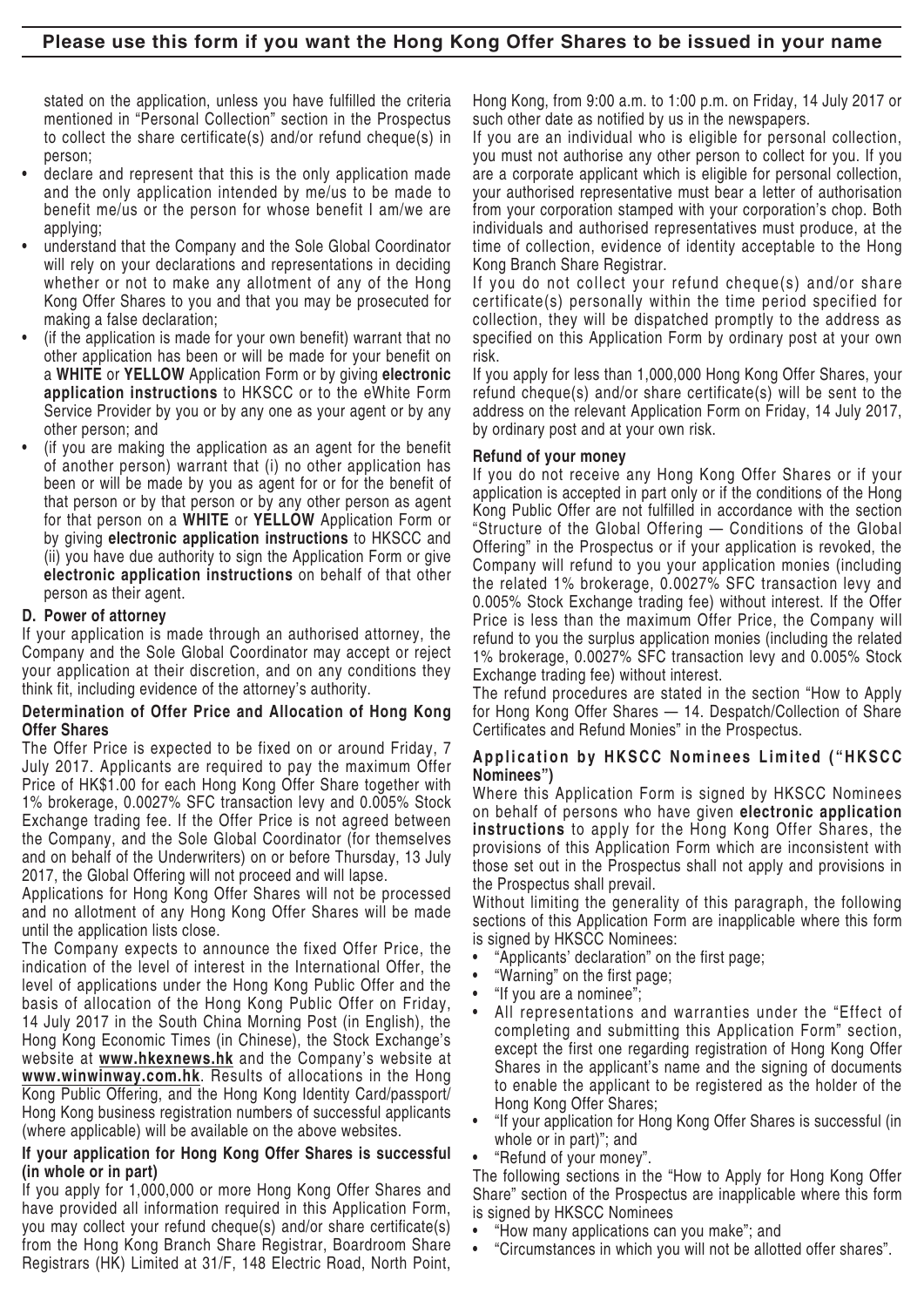

# **Win Win Way Construction Holdings Ltd.**

# **恆 誠 建 築 控 股 有 限 公 司**

(於開曼群島註冊成立的有限公司)

# **全球發售**

#### **申請條件**

#### **甲 . 可提出申請的人士**

- 1. 閣下及 閣下為其利益提出申請的人士必須年 滿 18 歲並有香港地址。
- 2. 如 閣下為商號,申請須以個別成員名義提 出。
- 3. 聯名申請人不得超過四名。
- 4. 如 閣下為法人團體,申請須經獲正式授權人 員簽署,並註明其所屬代表身分及蓋上公司印 鑑。
- 5. 閣下必須身處美國境外,並非美國籍人士(定 義見 S 規例), 亦非中國法人或自然人。
- 6. 除《上市規則》批准外,下列人士概不得申請認 購任何香港發售股份:
	- 本公司及╱或其任何附屬公司股份的現有 實益擁有人;
	- 本公司及╱或其任何附屬公司之董事或最 高行政人員;
	- 本公司關連人士或緊隨全球發售完成後成 為本公司關連人士的人士;
	- 上述任何人士的聯繫人;或
	- 已獲分配或已申請或表示有意申請國際發 售股份或以其他方式參與國際發售的人士。

#### **乙 . 如 閣下為代名人**

閣下作為代名人可提交超過一份香港發售股份申 請,方法是:(i) 透過中央結算及交收系統(「中央 結算系統」)向香港結算發出電子認購指示(如 閣 下為中央結算系統參與者);或 (ii) 使用**白色**或**黃 色**申請表格,以自身名義代表不同的實益擁有人 提交超過一份申請。

#### **丙 . 填交本申請表格的效用**

閣下填妥並遞交本申請表格,即表示 閣下(如屬 聯名申請人,即各人共同及個別)代表 閣下本 身,或作為 閣下代其行事的每位人士的代理或 代名人:

- 承諾促使所有相關文件生效,並指示及授權本 公司及╱或作為本公司代理的獨家全球協調人 (或彼等的代理或代名人),代表 閣下促使任 何文件生效,並辦理所有必需手續,致使按照 組織章程細則的規定將 閣下獲分配的任何香 港發售股份以 閣下名義登記;
- 同意遵守公司條例、公司(清盤及雜項條文)條 例及組織章程細則;
- 確認 閣下已細閲招股章程及本申請表格所載 的條款及條件以及申請程序,並同意受其約束;
- 確認 閣下已接獲及細閱招股章程,提出申請 時也僅依據招股章程載列的資料及陳述,而除 招股章程任何補充文件外,不會依賴任何其他 資料或陳述;
- 確認 閣下知悉招股章程內有關全球發售的限 制;
- 同意本公司、獨家全球協調人、獨家保薦人、 包銷商、彼等各自的董事、高級職員、僱員、 合夥人、代理、顧問及參與全球發售的任何其 他人士現時及日後均毋須對並非載於招股章程 (及其任何補充文件)的任何資料及陳述負責;
- 承諾及確認 閣下或 閣下為其利益提出申請 的人士並無申請或接納或表示有意認購(亦不會 申請或接納或表示有意認購)國際發售的任何發 售股份,也沒有參與國際發售;
- 同意在本公司、香港股份過戶登記分處、收款 銀行、獨家全球協調人、獨家保薦人、包銷商 及/或彼等各自的顧問及代理提出要求時,向 彼等披露其所要求提供有關 閣下及 閣下為 其利益提出申請的人士的個人資料;
- 若如香港境外任何地方的法例適用於 閣下的 申請,則同意及保證 閣下已遵守所有有關法 例,且本公司、獨家全球協調人、獨家保薦人 及包銷商和彼等各自的高級職員或顧問概不會 因接納 閣下的購買要約,或 閣下在招股章 程及本申請表格所載的條款及條件項下的權利 及責任所引致的任何行動,而違反香港境外的 任何法例;
- 同意 閣下的申請一經接納,即不得因無意的 失實陳述而撤銷;
- 同意 閣下的申請受香港法例規管;
- 聲 明、 保 證 及 承 諾 : (i) 閣 下 明 白 香 港 發 售 股份不曾亦不會根據美國《證券法》登記;及 (ii) 閣下及 閣下為其利益申請香港發售股份 的人士均身處美國境外(定義見S規例), 或屬 S規例第 902條第(h)(3) 段所述的人士;
- 保證 閣下提供的資料真實及準確;
- 同意接納所申請數目或根據申請分配予 閣下 但數目較少的香港發售股份;
- 授權本公司將 閣下的姓名╱名稱列入本公司 股東名冊,作為 閣下獲分配的任何香港發售 股份的持有人,並授權本公司及╱或其代理以 平郵方式按申請所示地址向 閣下或聯名申請 的首名申請人發送任何股票及/或退款支票,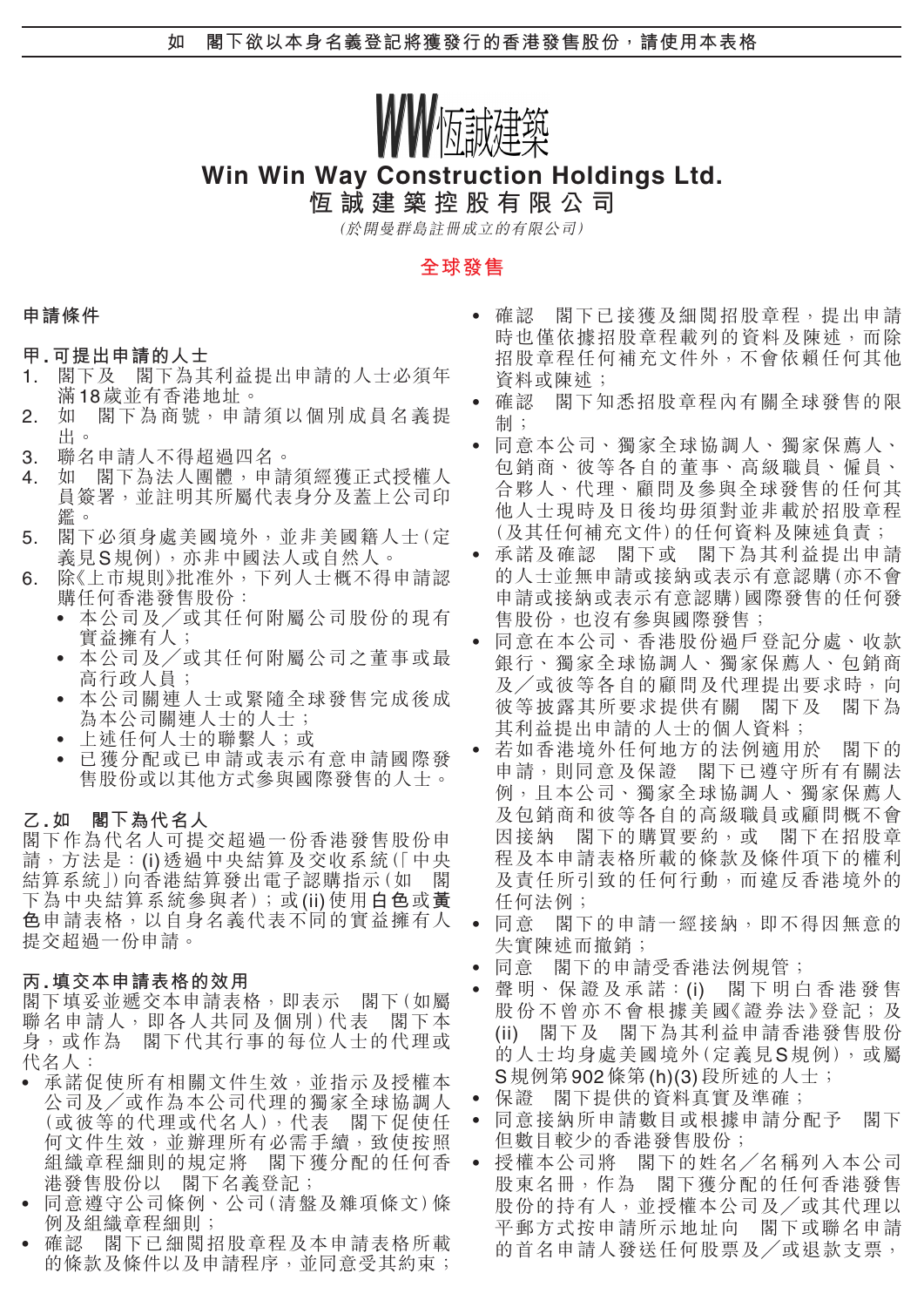郵誤風險由 閣下承擔,除非 閣下已符合招 股章程內「親身領取」章節的條件而親身領取股 票及╱或退款支票;

- 聲明及表示此乃本人╱吾等為本身或本人╱吾 等為其利益提出申請的人士提出及擬提出的唯 一申請;
- 明白本公司及獨家全球協調人將依據 閣下的 聲明及陳述而決定是否向 閣下分配任何香港 發售股份, 閣下如作出虛假聲明,可能會被檢 控;
- (如本申請為 閣下本身的利益提出)保證 閣 下或作為 閣下代理的任何人士或任何其他人 士不曾亦不會為 閣下的利益以**白色**或**黃色**申 請表格或向香港結算或 e 白表服務供應商發出 電子認購指示而提出其他申請;及
- (如 閣下作為代理為另一人士的利益提出申 請)保證 (i) 閣下(作為代理或為該人士利益) 或該人士或任何其他作為該人士代理的人士不 曾亦不會以**白色**或**黃色**申請表格或向香港結算 發出電子認購指示而提出其他申請;及 (ii) 閣 下獲正式授權作為該人士的代理代為簽署申請 表格或發出電子認購指示。

#### **丁 . 授權書**

如 閣下透過授權人士提出申請,本公司及獨家 全球協調人可按其認為合適的條件(包括出示獲授 權證明)酌情接納或拒絕 閣下的申請。

#### **釐定發售價及香港發售股份的分配**

預期發售價於二零一七年七月七日(星期五)或前 後釐定。申請人須繳付每股香港發售股份 1.00 港 元的最高發售價,另加 1% 經紀佣金、0.0027% 證 監會交易徵費及 0.005% 聯交所交易費。倘若本公 司與獨家全球協調人(為其本身及代表包銷商)並 無於二零一七年七月十三日(星期四)或之前協定 發售價,全球發售將不會進行並將告失效。

截止登記認購申請前,概不處理香港發售股份的 申請或配發任何香港發售股份。

本公司預期於二零一七年七月十四日(星期五) 在南華早報(英文)、香港經濟日報(中文)、聯 交 所 網 站(**www.hkexnews.hk**)及 本 公 司 網 站 (**www.winwinway.com.hk**)公佈協定發售價、國 際發售踴躍程度、香港公開發售認購水平及香港 公開發售分配基準。香港公開發售的分配結果以 及成功申請人的香港身分證╱護照╱香港商業登 記號碼(如適用)亦同於上述網站公佈。

**如 閣下成功申請認購香港發售股份(全部或部分)** 如 閣下申請認購 1,000,000 股或以上香港發售股 份並已提供本申請表格所需一切資料, 閣下可於 二零一七年七月十四日(星期五)或本公司在報章 上公佈的其他日期上午九時正至下午一時正,前 往香港股份過戶登記分處寶德隆證券登記有限公 司(地址為香港北角電氣道 148 號 31 樓)領取退款 支票及╱或股票。

如 閣下為個人申請人並合資格親身領取, 閣下 不得授權任何其他人士代領。如 閣下為公司申 請人並合資格派人領取, 閣下的授權代表須攜同 蓋上公司印鑑的授權書領取。個人申請人及授權 代表領取股票時均須出示香港股份過戶登記分處 接納的身分證明文件。

如 閣下並無在指定領取時間內親身領取退款支 票及╱或股票,有關股票將會立刻以平郵方式寄 往本申請表格所示地址,郵誤風險由 閣下承擔。 如 閣下申請認購 1,000,000 股以下香港發售股 份, 閣下的退款支票及╱或股票將於二零一七年 七月十四日(星期五)或以前以平郵方式寄往有關 申請表格所示地址,郵誤風險由 閣下承擔。

#### **退回款項**

若 閣下未獲分配任何香港發售股份或申請僅部 分獲接納或倘香港公開發售的條件並未根據招股 章程「全球發售的架構─全球發售的條件」一節達 成或 閣下的申請遭撤銷,本公司將不計利息退 回 閣下的申請股款(包括相關的 1% 經紀佣金、 0.0027%證監會交易徵費及0.005%香港聯交所交 易費)。如發售價低於最高發售價,本公司將不計 利息退回多收申請股款(包括相關的1%經紀佣金、 0.0027% 證監會交易徵費及 0.005% 聯交所交易 費)。

有關退款程序載於招股章程「如何申請香港發售股 份 — 14. 發送╱領取股票及退回股款」一節。

## **香港中央結算(代理人)有限公司(「香港結算代理 人」)提出的申請**

如本申請表格由香港結算代理人代表發出電子認 購指示申請香港發售股份的人士簽署,本申請表 格與招股章程不符的條文將不適用,且以招股章 程所述者為準。

在不限制此段一般應用的前提下,本申請表格的 以下部分在香港結算代理人作簽署人的情況下並 不適用:

- 第一頁的「申請人聲明」;
- 第一頁的「警告」;
- 「如 閣下為代名人」;
- 「填交本申請表格的效用」一節項下的所有陳述 及保證,惟首項有關以申請人名義登記香港發 售股份及簽署使申請人登記成為香港發售股份 持有人的文件除外;
- 「如 閣下成功申請認購香港發售股份(全部或 部分)」;及
- 「退回款項」。

招股章程「如何申請香港發售股份」一節的以下部 分在香港結算代理人作簽署人的情況下並不適用:

- 「閣下可提交的申請數目」;及
- 「閣下不獲配發發售股份的情況」。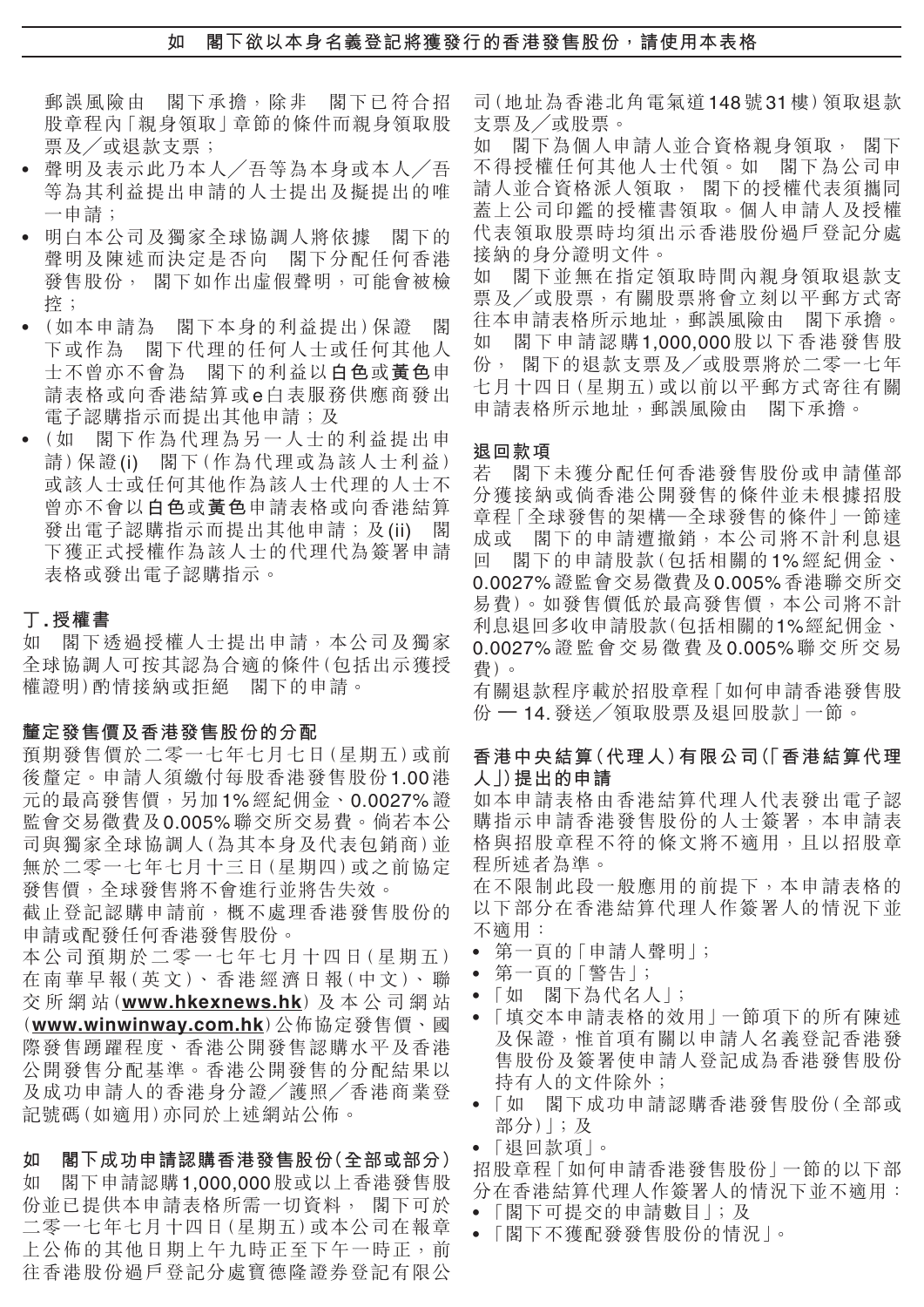# **Personal Data**

# **Personal Information Collection Statement**

This Personal Information Collection Statement informs the applicant for, and holder of, Hong Kong Offer Shares, of the policies and practices of the Company and its Hong Kong Branch Share Registrar in relation to personal data and the Personal Data (Privacy) Ordinance (Chapter 486 of the Laws of Hong Kong) (the "Ordinance").

**1. Reasons for the collection of your personal data** It is necessary for applicants and registered holders of securities to supply correct personal data to the Company or its agents and the Hong Kong Branch Share Registrar when applying for securities or transferring securities into or out of their names or in procuring the services of the Hong Kong Branch Share Registrar.

Failure to supply the requested data may result in your application for securities being rejected, or in delay or the inability of the Company or its Hong Kong Branch Share Registrar to effect transfers or otherwise render their services. It may also prevent or delay registration or transfers of the Hong Kong Offer Shares which you have successfully applied for and/or the dispatch of share certificate(s) and/or refund cheque(s) and/or e-Refund Payment to which you are entitled.

It is important that securities holders inform the Company and the Hong Kong Branch Share Registrar immediately of any inaccuracies in the personal data supplied.

# **2. Purposes**

The personal data of the securities holders may be used, held, processed, and/or stored (by whatever means) for the following purposes:

- processing your application and/or refund cheque and/or e-Refund Payment, where applicable, verification of compliance with the terms and application procedures set out in this Application Form and the Prospectus and announcing results of allocation of the Hong Kong Offer Shares;
- compliance with applicable laws and regulations in Hong Kong and elsewhere;
- registering new issues or transfers into or out of the names of securities' holders including, where applicable, HKSCC Nominees;
- maintaining or updating the register of securities' holders of the Company;
- verifying securities holders' identities;
- establishing benefit entitlements of securities' holders of the Company, such as dividends, rights issues, bonus issues, etc.;
- distributing communications from the Company and its subsidiaries;
- compiling statistical information and securities' holder profiles;
- disclosing relevant information to facilitate claims on entitlements; and
- any other incidental or associated purposes relating to the above and/or to enable the Company and the Hong Kong Share Registrar to discharge their obligations to securities' holders and/or regulators and/or any other purposes to which the securities' holders may from time to time agree.

# **3. Transfer of personal data**

Personal data held by the Company and its Hong Kong Share Registrar relating to the securities holders will be kept confidential but the Company and its Hong Kong Branch Share Registrar may, to the extent necessary for achieving any of the above purposes, disclose, obtain or transfer (whether within or outside Hong Kong) the personal data to, from or with any of the following:

- the Company's appointed agents such as financial advisers, receiving bankers and overseas principal share registrar;
- where applicants for securities request a deposit into CCASS, HKSCC or HKSCC Nominees, who will use the personal data for the purposes of operating CCASS;
- any agents, contractors or third-party service providers who offer administrative, telecommunications, computer, payment or other services to the Company or the Hong Kong Branch Share Registrar in connection with their respective business operation;
- the Stock Exchange, the SFC and any other statutory regulatory or governmental bodies or otherwise as required by laws, rules or regulations; and
- any persons or institutions with which the securities' holders have or propose to have dealings, such as their bankers, solicitors, accountants or stockbrokers etc.

# **4. Retention of personal data**

The Company and its Hong Kong Branch Share Registrar will keep the personal data of the applicants and holders of securities for as long as necessary to fulfil the purposes for which the personal data were collected. Personal data which is no longer required will be destroyed or dealt with in accordance with the Ordinance.

# **5. Access to and correction of personal data**

Securities holders have the right to ascertain whether the Company or the Hong Kong Branch Share Registrar hold their personal data, to obtain a copy of that data, and to correct any data that is inaccurate. The Company and the Hong Kong Branch Share Registrar have the right to charge a reasonable fee for the processing of such requests.

All requests for access to data or correction of data should be addressed to us, at our registered address disclosed in the section "Corporate Information" in the Prospectus or as notified from time to time, for the attention of the company secretary(ies), or its Hong Kong Branch Share Registrar for the attention of the privacy compliance officer.

**By signing an Application Form or by giving electronic application instructions to HKSCC, you agree to all of the above.**